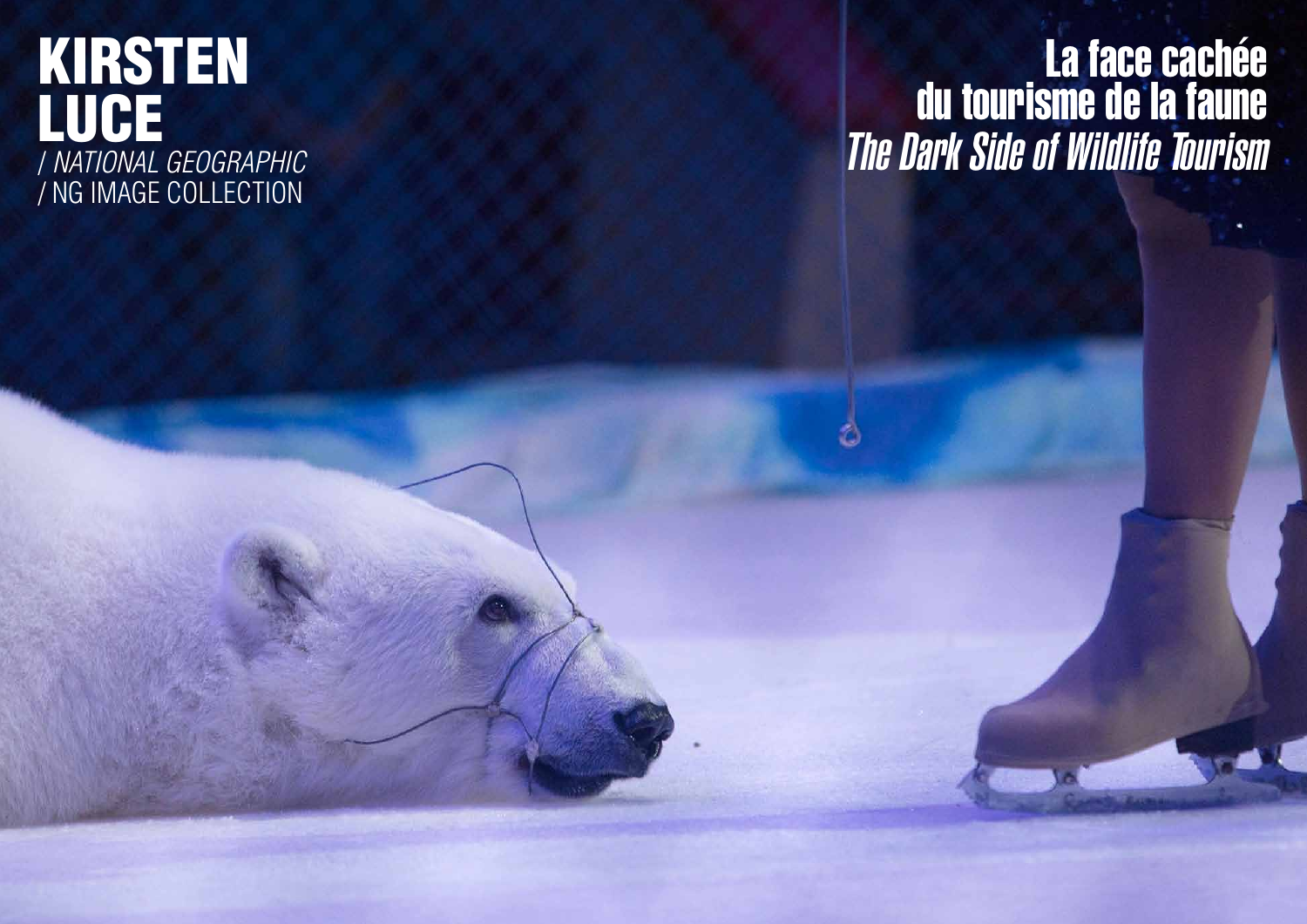### KIRSTEN LUCE / *NATIONAL GEOGRAPHIC* / NG IMAGE COLLECTION

### La face cachée du tourisme de la faune

LIEU D'EXPOSITION ÉGLISE DES DOMINICAINS À l'ère des réseaux sociaux, le tourisme de la faune a beaucoup changé, chacun tenant à prendre des photos souvenirs à partager en temps réel sur son compte. Kirsten Luce a parcouru le monde pour enquêter sur ce tourisme animalier d'aujourd'hui. En coulisses, elle a découvert, cachée à la vue des voyageurs, la souffrance des animaux. Le reportage débute en 2018 en Amazonie, où les agences de voyages encouragent les autochtones à garder des animaux sauvages en captivité pour le seul plaisir des amateurs de selfies exotiques. Enfermés dans des cages de fortune, fourmiliers, paresseux et autres espèces sont ainsi exhibés tous les jours devant les hordes de touristes.

Kirsten Luce s'est ensuite rendue en Thaïlande où l'éléphant est l'une des attractions favorites. Dans ce pays, quelque 3 500 éléphants d'Asie sont maintenus en captivité dans des parcs où les plus jeunes exécutent des numéros tandis que les plus âgés promènent les touristes sur leur dos. Mais pour les rendre dociles et qu'ils acceptent les contacts humains (se laisser monter, laver, guider, etc.), ils sont séparés très jeunes de leur mère et domptés à l'aide de méthodes cruelles.

Toujours en Thaïlande, des zoos permettent de poser à côté d'un tigre drogué, auquel on a souvent arraché ses griffes.

Les félins font l'objet d'un élevage accéléré: les bébés sont retirés très tôt à leur mère pour qu'ils soient plus dociles et que la mère puisse être rapidement réinséminée.

En Russie, si la tradition de l'ours dansant dans la rue pour quelques pièces de monnaie a disparu, il existe encore des cirques où des milliers d'ours sont dressés à marcher sur deux pattes, et que l'on enchaîne à un mur, debout, pour développer les muscles de leurs pattes arrière. Particulièrement choquant, un numéro de cirque mettant en scène quatre ours polaires, ceux-là mêmes dont l'espèce symbolise la préservation de la faune.

En Russie encore, Kirsten Luce a photographié des spectacles itinérants de mammifères marins. Transportés en camion de ville en ville, des baleines blanches et des dauphins vivent confinés dans des bassins gonflables. Et si un animal meurt, il sera facilement remplacé par une autre victime du braconnage en mer Noire.

Ce reportage veut sensibiliser le public à ces maltraitances, nous inciter à réfléchir avant de participer à de telles activités ou de publier des images susceptibles d'encourager ces traitements abusifs infligés aux animaux.

> Un ours polaire et sa dresseuse Yulia Denisenko. Le cirque des ours blancs serait le seul cirque du monde à mettre en scène des ours polaires. La totalité du spectacle se déroule sur glace et les ours sont muselés. Kazan, Russie. © Kirsten Luce / *National Geographic* / NG Image Collection A polar bear with trainer Yulia Denisenko. The Polar Bear Circus is thought to be the only circus in the world with performing polar bears. The entire show is on ice, and the bears are muzzled. Kazan, Russia. © Kirsten Luce / *National Geographic* / NG Image Collection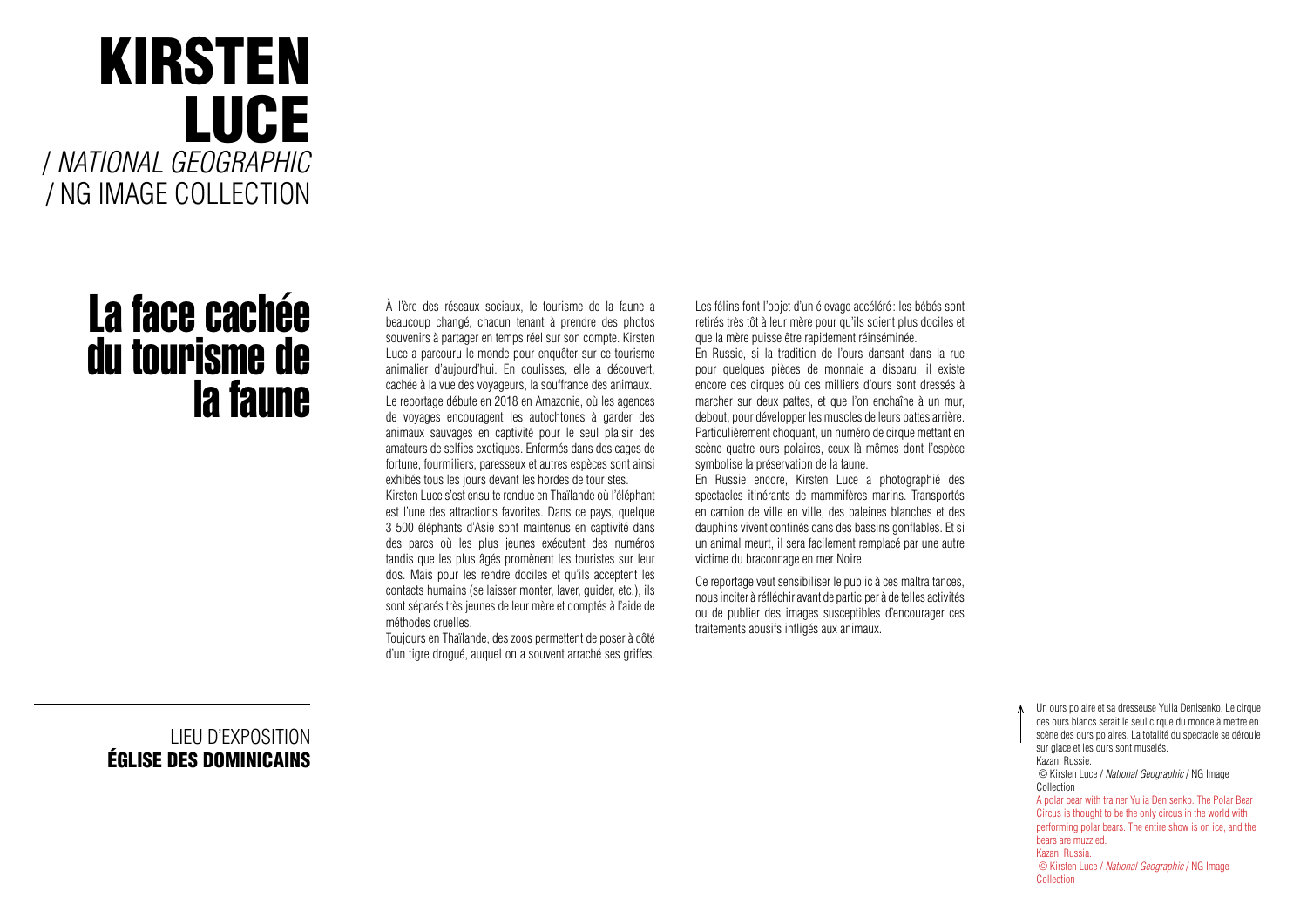Gluay Hom, un éléphant d'Asie mâle de 4 ans, a une patte cassée et des plaies ouvertes à la tête. Il est gardé en captivité sous l'arène où les éléphants effectuent des tours pour divertir le public. Son cas est l'un des pires exemples de négligence que nous avons pu constater au cours du mois que nous avons passé à enquêter sur l'industrie du tourisme autour des éléphants en Thaïlande. Notre fixeur est retourné dans ce zoo six mois plus tard (en décembre 2018) et l'a retrouvé là, se morfondant dans le même état. Ferme aux crocodiles et zoo de Samutprakarn, périphérie de

ear-old male Asian elephant, has a broken leg and open sores on his face. He is housed beneath the stadium where the elephants perform. His was the worst case of neglect that we witnessed in the course of the month spent covering the elephant tourism industry in the month spent covering the elephant tourism industry in<br>Thailand. Our fixer returned six months later (in December ned six months later (in December 2018) and found him still languishing there in the same

le Farm and Zoo, on the outskirts of



Bangkok, Thaïlande. **Collection**<br>**Gluay Hom, a four** condition.<br>Samutprakarn Cro Bangkok, Thailan © Kirsten Luce / *National Geographic* / NG Image Collection

© Kirsten Luce / *National Geographic* / NG Image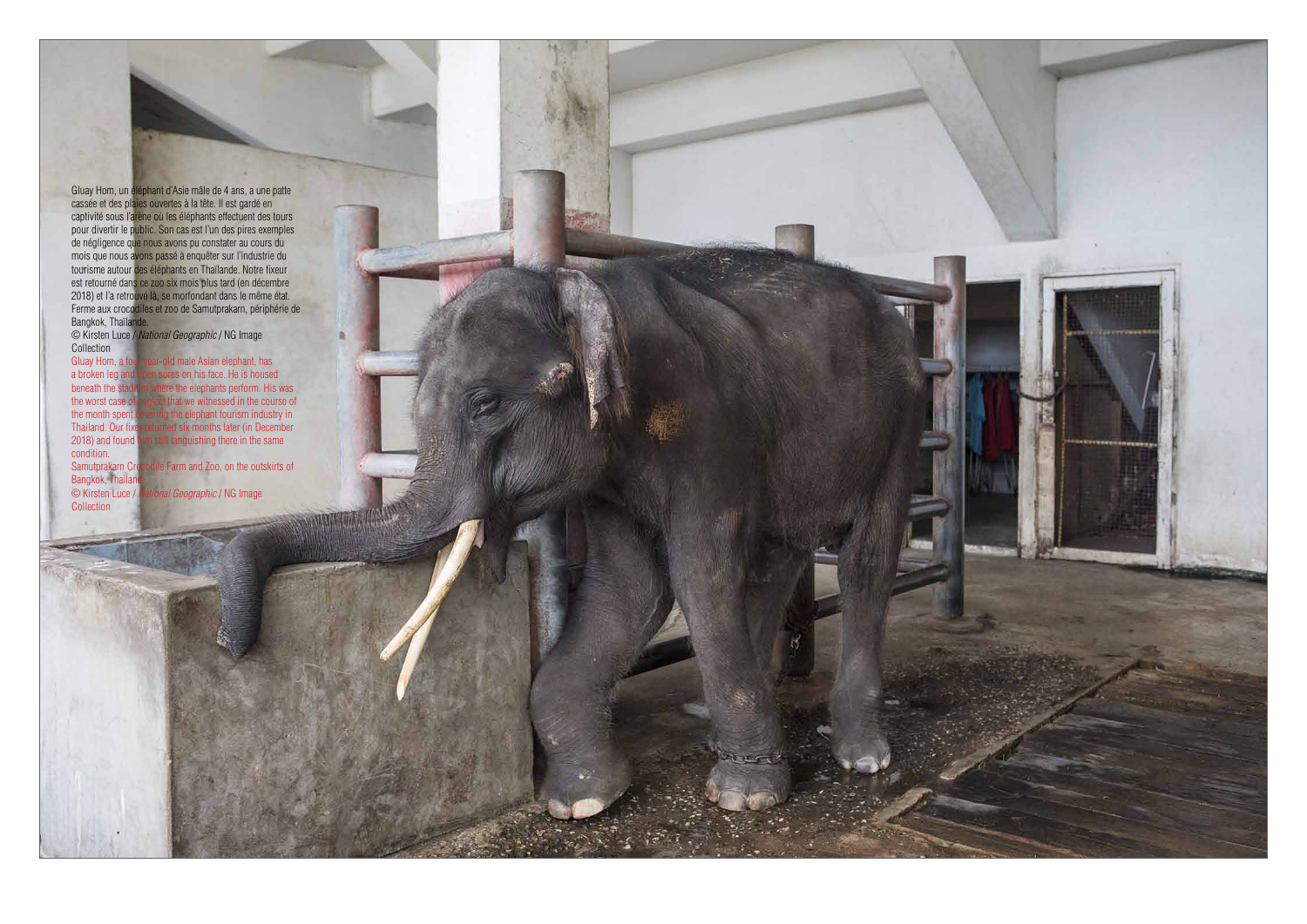### KIRSTEN LUCE / *NATIONAL GEOGRAPHIC* / NG IMAGE COLLECTION

## The Dark Side of Wildlife Tourism

EXHIBITION VENUE ÉGLISE DES DOMINICAINS

Wildlife tourism has changed dramatically in the age of modern technology and telecommunications, with everyone wanting a digital souvenir to share in real time via social media. Kirsten Luce traveled the world to survey the state of wildlife tourism today, and behind the scenes found the suffering hidden from the eyes of the average traveler.

Thailand also has tiger zoos where tourists can pose with declawed and/or drugged animals raised by "speedbreeding," i.e. separating young cubs from their mothers so that they can be easily handled and so that the mothers will breed again quickly.

The story began in 2018, in the Amazon where tour companies encourage locals to keep wildlife, offering incentives, just so that tourists can take selfies with them: sloths, anteaters and other species, confined in makeshift cages, are brought out every day for the throngs of tourists. Kirsten Luce traveled to Thailand where an encounter with an elephant often tops the list of tourist attractions. Some 3,500 Asian elephants are kept in captivity in Thailand, mostly in camps where young elephants perform in shows, and tourists ride on the older ones. To make elephants docile for human interaction (e.g. riding, bathing and walking) they are often separated from their mothers when very young and broken in using cruel methods.

In Russia, the tradition of dancing bears performing on the street with passers-by giving money has now disappeared, but there are still circuses with thousands of performing bears trained to walk on two feet by being chained to a wall to develop the muscles in their hind legs. One particularly shocking example is a circus act featuring four trained polar bears, the same animals seen as the symbol of conservation in the world today.

Also in Russia, Kirsten Luce documented traveling marine mammal shows with dolphins and beluga whales trucked from city to city, living in miserable conditions in tanks and inflatable tents. And animals that die are often replaced by new ones poached from the Black Sea.

The report is designed to raise awareness so that people stop and think before supporting such operations, and before posting images likely to encourage abusive interactions with wildlife.